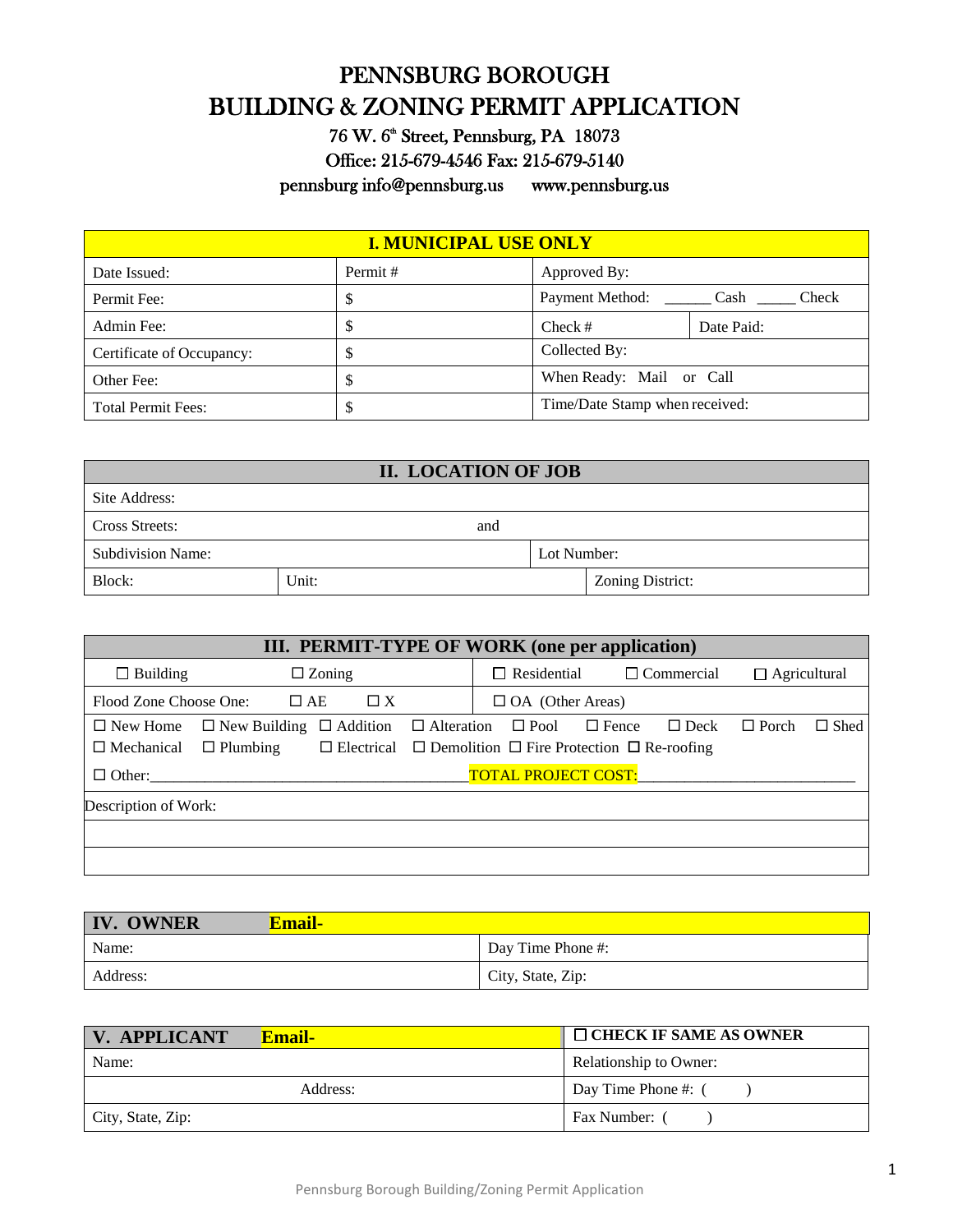| <b>VI. CONTRACTOR Email-</b> | <b>IO CHECK IF SAME AS APPLICANT/OWNER</b> |
|------------------------------|--------------------------------------------|
| Name:                        |                                            |
| Address:                     | Day Time Phone: (                          |
| ----                         | $\sim$                                     |

City, State, Zip: Fax Number: ( )

Date: / /

### **VII. WORKERS' COMPENSATION INSURANCE COVERAGE INFORMATION**

The Applicant is: The owner of the property?  $\Box$  Yes (if yes, GO TO BOX A)  $\Box$  No (if no, GO TO BOX B)

**BOX A.** SIGN HERE & GO TO STEP VIII:

**BOX B.** CONTINUE FILLING OUT SECTION VII:

 The Applicant is: A CONTRACTOR WITHIN THE MEANING OF THE PENNSYLVANIA WORKERS' COMPENSATION LAW?  $\Box$  YES  $\Box$  NO (Continue to Box C)

**BOX C.** SIGN HERE & GO TO STEP VIII:

### **VIII. APPLICANT'S SIGNATURE**

**I HEREBY CERTIFY THAT THE PROPOSED WORK IS AUTHORIZED BY THE OWNER OF RECORD AND THAT I AM THE HOMEOWNER OR HAVE BEEN AUTHORIZED BY THE OWNER TO MAKE THIS APPLICATION AS HIS/HER AUTHORIZED AGENT AND WE AGREE TO ALL APPLICABLE LAWS OF THIS JURISDICTION.**

Applicant Name (print):

Applicant Signature:

#### **All Applicants constructing a new structure or addition MUST complete Sections IX and X IX. SITE INFORMATION AND RUILDING INFORMATION**

| IA. SHE INFONMATION AND DOILDING INFONMATION                                                                   |                                                        |  |  |
|----------------------------------------------------------------------------------------------------------------|--------------------------------------------------------|--|--|
| Public<br>Water Service:<br>Private<br>$\mathbf{L}$<br>$\mathbf{I}$                                            | Private<br>Public<br>Sewer Service:<br><b>Contract</b> |  |  |
| Fuel Source:<br>$\Box$ LPG Gas<br>$\Box$ Other (List)<br>Electric<br>Natural Gas<br>Oil<br>$\blacksquare$<br>П |                                                        |  |  |
| Building Code Use Group:                                                                                       | Specific Use:                                          |  |  |
| Change in Use<br>$\Box$ Yes $\Box$ No - If Yes attach Change of Occupancy Form.                                |                                                        |  |  |
| Existing Building Area (In Square Feet):                                                                       | Proposed Building Area (In Square Feet):               |  |  |
| Total Building Area (In Square Feet):                                                                          |                                                        |  |  |
| Height of Structure Above Grade:                                                                               | Number of Stories:                                     |  |  |
| Maximum Occupancy Load (Commercial Applications Only):                                                         |                                                        |  |  |
| Maximum Live Load (Commercial Applications Only):                                                              |                                                        |  |  |
| Is Building equipped with an Automatic Sprinkler System?                                                       | $\square$ No<br>$\Box$ Yes                             |  |  |
| Code Edition:                                                                                                  |                                                        |  |  |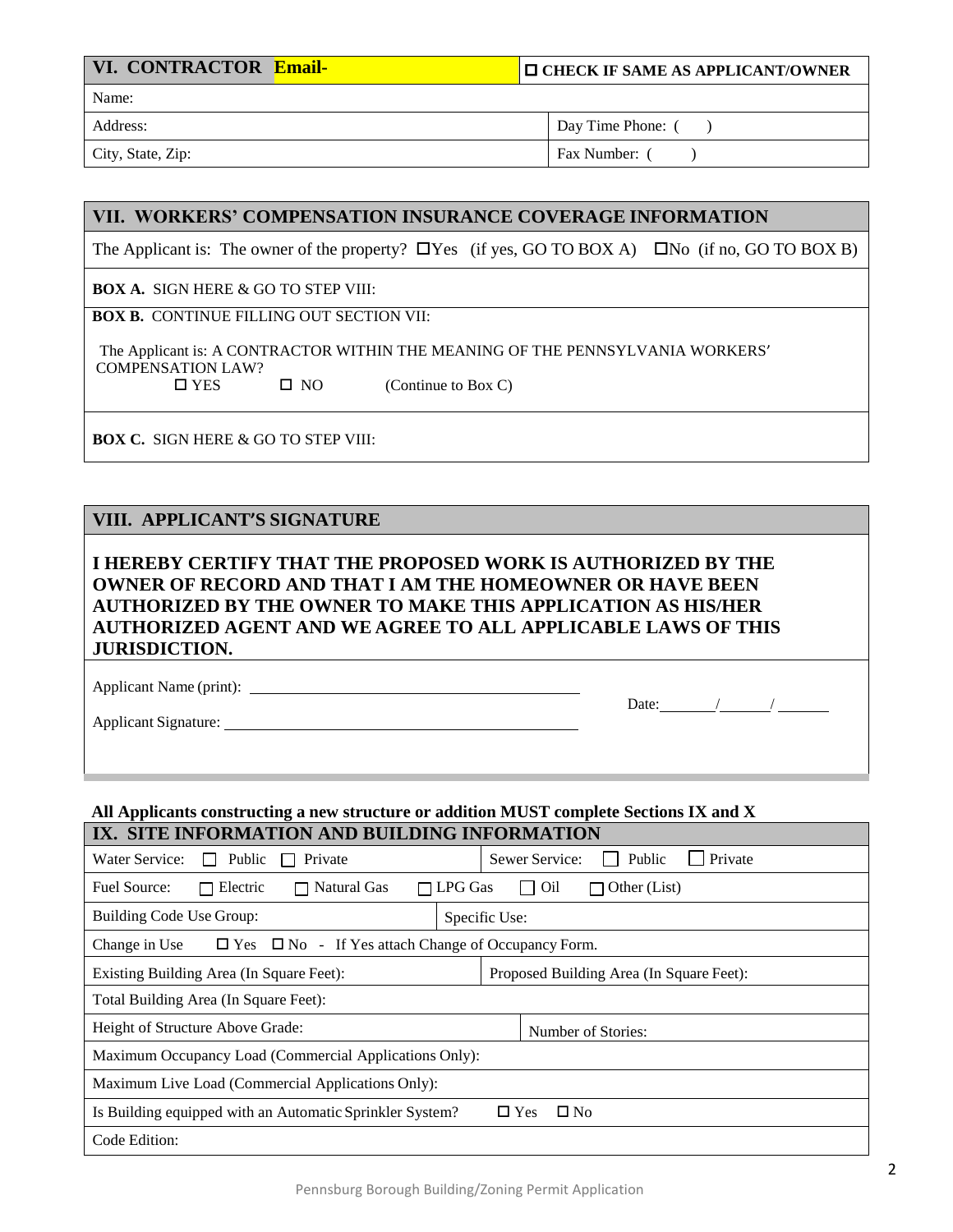# **X. DRAW SITE/PLOT PLAN HERE OR ATTACH DRAWING FOR ALL ADDITIONS, NEW STRUCTURES, DECKS, FENCES, MAILBOXES, AND SHEDS**

A Site/Plot Plan MUST be included showing all street locations (if corner lot, show both streets), all setbacks from property lines to proposed work, and all easements, right of ways, basins and any other restricted features on site. If property is governed by a Homeowner's Association, if required, an approval letter must be attached for all exterior improvements.

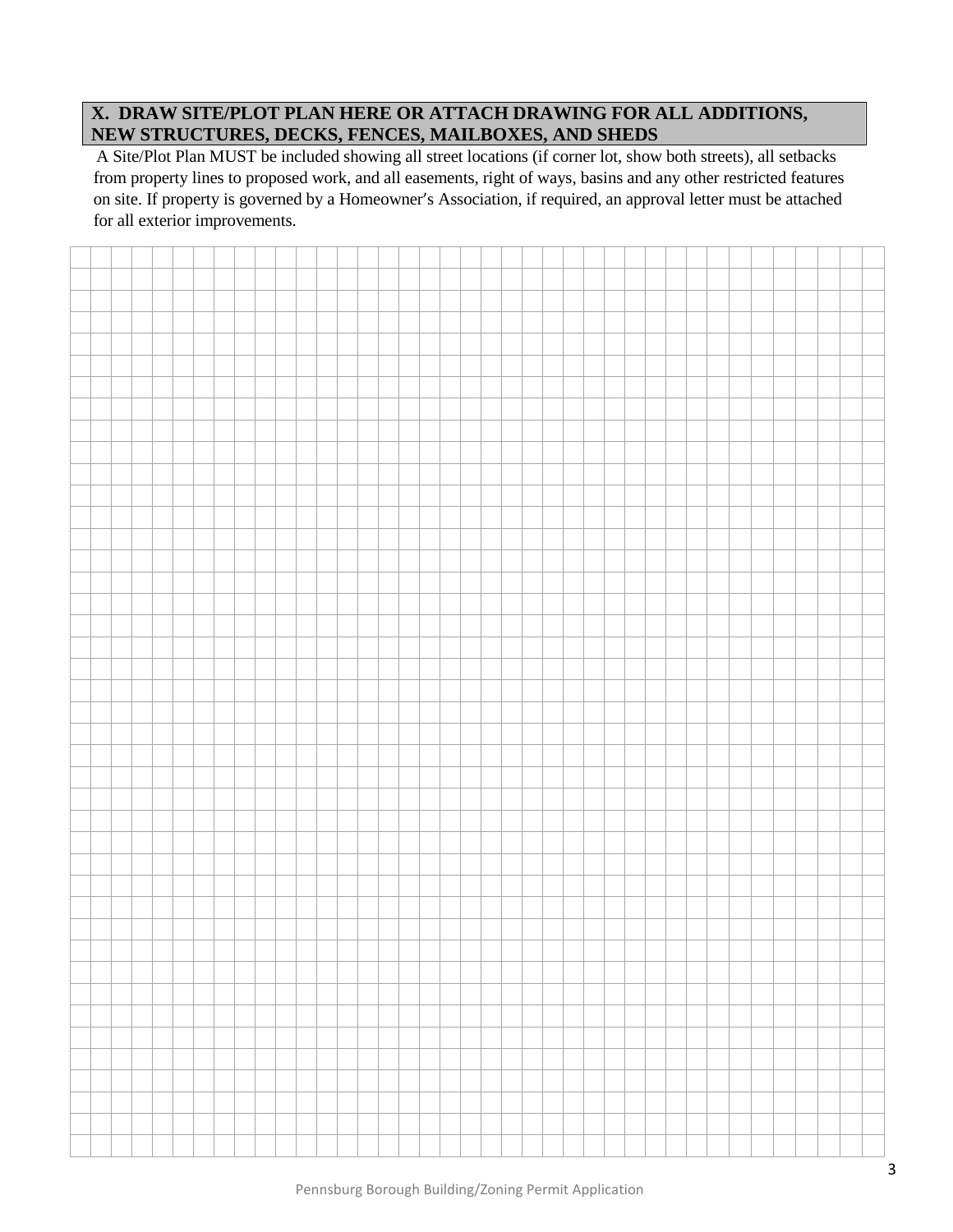### **XII. WORKERS COMPENSATION EXEMPTION**

# IF DECLARING AN EXEMPTION THIS MUST BE COMPLETED BY A NOTARY PUBLIC.

\_\_\_\_\_\_\_\_\_\_\_\_\_\_\_\_\_\_\_\_\_\_\_\_\_\_\_\_\_\_\_\_\_\_\_\_\_\_\_\_\_\_\_\_\_\_\_\_\_\_\_\_\_\_\_\_\_\_\_\_\_\_\_\_\_\_\_\_\_\_\_\_\_\_\_\_\_\_

### **The undersigned swears or affirms that he/she is not required to provide workers' compensation insurance under the provisions of the Pennsylvania Workers' Compensation Law for one of the following reasons:**

 Contract with no employees. Contractor prohibited by law from employing any individual to perform work pursuant to this building permit unless contractor provides proof of insurance to Pennsburg Borough

 $\square$  Religious exemption under the PA Workers Compensation Law.

| Subscribed and sworn to before me this | dav of |  |
|----------------------------------------|--------|--|
|                                        |        |  |

(Seal)

Signature of Notary Public

My commission expires:

\_\_\_\_\_\_\_\_\_\_\_\_\_\_\_\_\_\_\_\_\_\_\_\_\_\_\_\_\_\_\_\_\_\_\_\_\_\_\_\_\_\_\_\_\_\_\_\_

Applicant Name: \_\_\_\_\_\_\_\_\_\_\_\_\_\_\_\_\_\_\_\_\_\_\_\_\_\_\_\_\_\_\_\_\_\_\_\_\_\_\_\_\_\_\_\_\_\_\_\_\_\_\_\_\_\_\_

Applicant Signature: \_\_\_\_\_\_\_\_\_\_\_\_\_\_\_\_\_\_\_\_\_\_\_\_\_\_\_\_\_\_\_\_\_\_\_\_\_\_\_\_\_\_\_\_\_\_\_\_\_\_\_

Applicant Address: \_\_\_\_\_\_\_\_\_\_\_\_\_\_\_\_\_\_\_\_\_\_\_\_\_\_\_\_\_\_\_\_\_\_\_\_\_\_\_\_\_\_\_\_\_\_\_\_\_\_\_\_\_\_\_\_\_\_\_\_\_\_\_\_\_

\_\_\_\_\_\_\_\_\_\_\_\_\_\_\_\_\_\_\_\_\_\_\_\_\_\_\_\_\_\_\_\_\_\_\_\_\_\_\_\_\_\_\_\_\_\_\_\_\_\_\_\_\_\_\_\_\_\_\_\_\_\_\_\_\_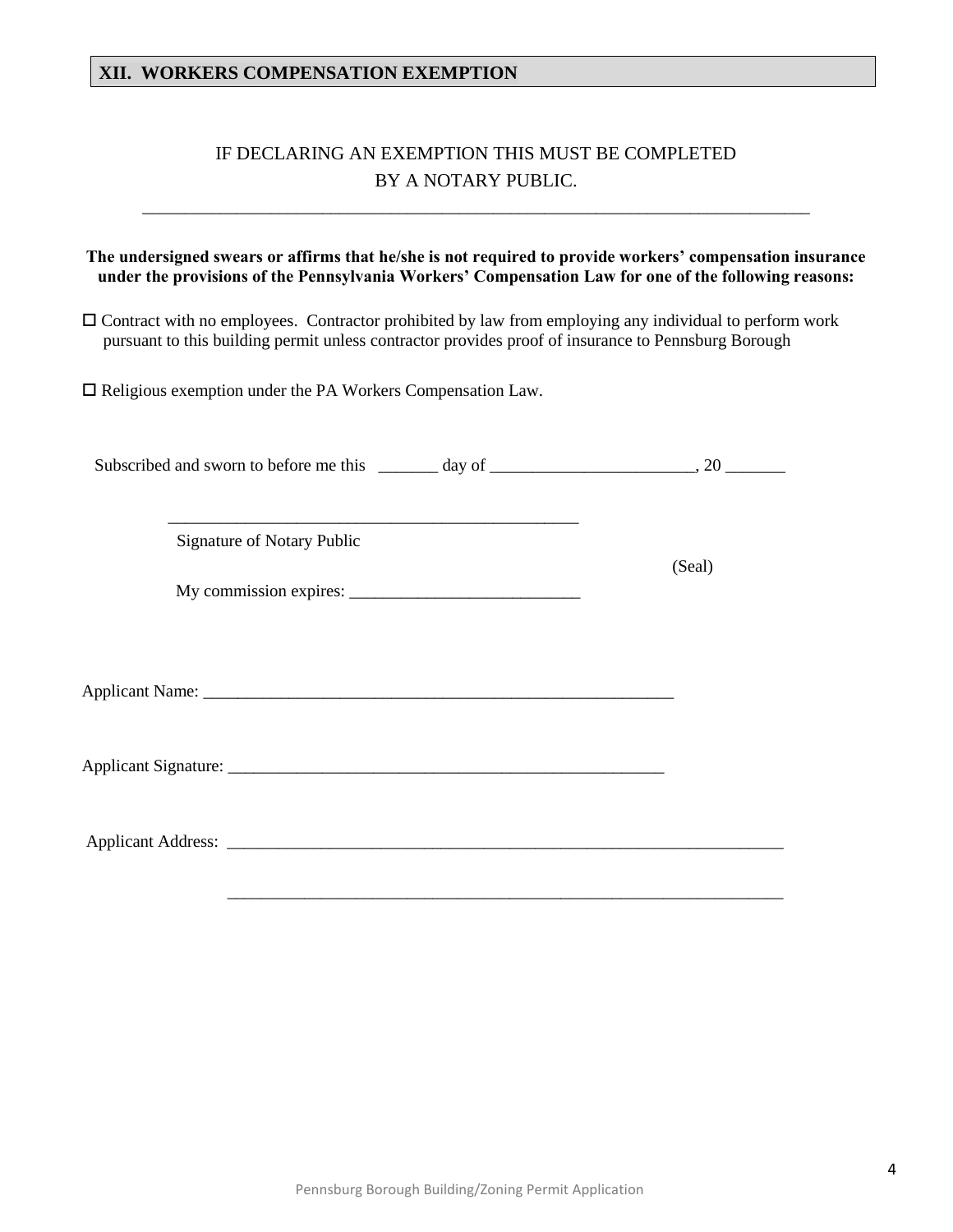# **INSTRUCTIONS FOR COMPLETEING BUILDING/ZONING PERMIT APPLICATION**

- Please be aware that if you are the homeowner and are taking out the permit for your contractor, it is recommended that you check on their insurance. Under certain circumstances, if you contractor is uninsured, you may be held liable if an accident occurs to them or their workers.
- New houses require lot specific site plans showing house footprint, all setbacks, and finish grade elevations. This plan must be prepared and sealed by a registered professional surveyor.
- Property owners /agents are responsible for all site dimensions and locating the improvements in accordance with all applicable codes. If you are unsure of the location of your property lines, contact a civil engineer or surveyor and have all dimensions and locations certified by a design professional.
- As provided in the Code, the Building Code Official may require additional engineering or design information to determine compliance with the applicable Codes.
- The permit application will be dated when it is submitted and will be reviewed within 14 business days for residential work and 30 business days for commercial work. When planning the project, allow for this review period.
- If your application is missing any required documents or is incomplete, it will be denied. When the application has been completed, you may resubmit your application and the review period will start over.

 $\overline{\phantom{a}}$  ,  $\overline{\phantom{a}}$  ,  $\overline{\phantom{a}}$  ,  $\overline{\phantom{a}}$  ,  $\overline{\phantom{a}}$  ,  $\overline{\phantom{a}}$  ,  $\overline{\phantom{a}}$  ,  $\overline{\phantom{a}}$  ,  $\overline{\phantom{a}}$  ,  $\overline{\phantom{a}}$  ,  $\overline{\phantom{a}}$  ,  $\overline{\phantom{a}}$  ,  $\overline{\phantom{a}}$  ,  $\overline{\phantom{a}}$  ,  $\overline{\phantom{a}}$  ,  $\overline{\phantom{a}}$ 

- **1. SECTION I** Municipal Use Only. Applicant will not complete.
- **2. SECTION II** Location of Job
	- Fill out as much as you know. The staff will assist.
- **3. SECTION III** Permit Type:
	- Select Building and/or Zoning. Many permits require both.
	- Select Either: Residential, Commercial or Agricultural
	- Flood Plain Designation: Select which zone you are in (AE-100yr floodplain, X-500yr flood plain, & OA-Other Areas (or not in flood plain)
	- Type of work or improvement: Check box that applies to your type of permit. Describe type of work you will be doing.
	- Fill in Total Cost of Job (estimate if necessary).

### **4. SECTION IV** – Owner

Fill in Owner information. Provide a day time phone number and email.

### **5. SECTION V** – Applicant

- If the Owner is the applicant check the box that reads "same as owner" and move to Section VI.
- If not the Owner fill in Applicant information. Provide a day time phone number and email.

### **6**. **SECTION VI** – Contractor

- If Owner or Applicant, check the box that reads "same as Applicant/Owner" move to Section VII.
- If not Owner or Applicant fill in contractor information. Provide a day time phone number and email.